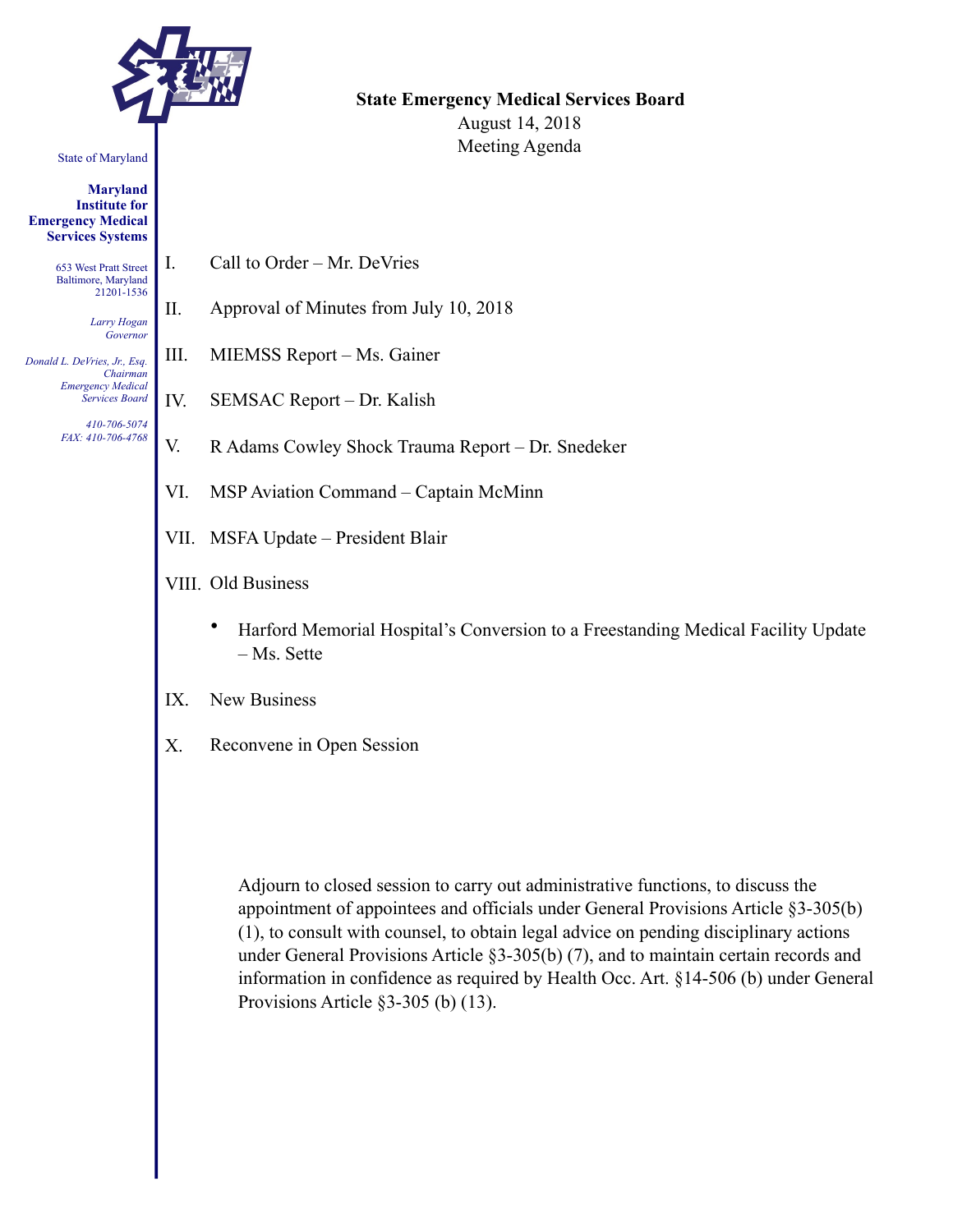

# **State Emergency Medical Service Board August 14, 2018**

#### State of Maryland

**Maryland Institute for Emergency Medical Services Systems** 

> 653 West Pratt Street Baltimore, Maryland 21201-1536

> > *Larry Hogan Governor*

*Donald L. DeVries, Jr., Esq. Chairman Emergency Medical Services Board* 

> *410-706-5074 FAX: 410-706-4768*

**Minutes** 

**Board Members Present:** Donald L. DeVries, Jr., Esq., Chairman; Sherry Adams, Vice Chairperson; Murray Kalish, MD; Dany Westerband, MD; Mary Alice Vanhoy, RN; Sally Showalter, RN; Dean E. Albert Reece, MD (phone); Jim Scheulen; Steve Cox; Bill Frohna, MD; John Butler

**Board Members Absent:**

## **Others Present:**

**MSPAC:** Captain McMinn;

**RACSTC**: Dr. Snedeker

**MIEMSS**: Ms. Gainer; Dr. Alcorta; Dr. Chizmar Ms. Abramson; Ms. Aycock; Dr. Bailey; Mr. Brown; Mr. Hurlock; Ms. Mays; Ms. Myers; Ms. Goff

**OAG:** Mr. Magee; Ms. Sette

Mr. DeVries called the meeting to order at 9:10 am. He announced his appointment of EMS Board member, Sherry Adams, as Vice Chairperson.

Mr. DeVries asked for the approval of the minutes from July 10, 2018, meeting.

**ACTION: Upon the motion by Dr. Frohna, seconded by Ms. Vanhoy, the Board voted unanimously to approve the minutes of the EMS Board meeting held on June 12, 2018.** 

#### **MIEMSS Report**

A copy of the report was distributed.

Dr. Alcorta introduced Dr. Timothy Chizmar, MIEMSS new State EMS Assistant Medical Director. Dr. Alcorta said Dr. Chizmar will become the State EMS Medical Director upon his retirement at the end of October 2018.

Dr. Timothy Chizmar has served as the Medical Director for MIEMSS Region III and Harford County EMS. He has been an active member of the MIEMSS Protocol Review Committee and the State EMS Advisory Council. He is board-certified in Emergency Medicine and Emergency Medical Services. Dr. Chizmar will be transitioning from full time practice of emergency medicine at the University of Maryland, Upper Chesapeake Medical Center and Harford Memorial Hospital in Harford County and as the Base Station Medical Director for UM Upper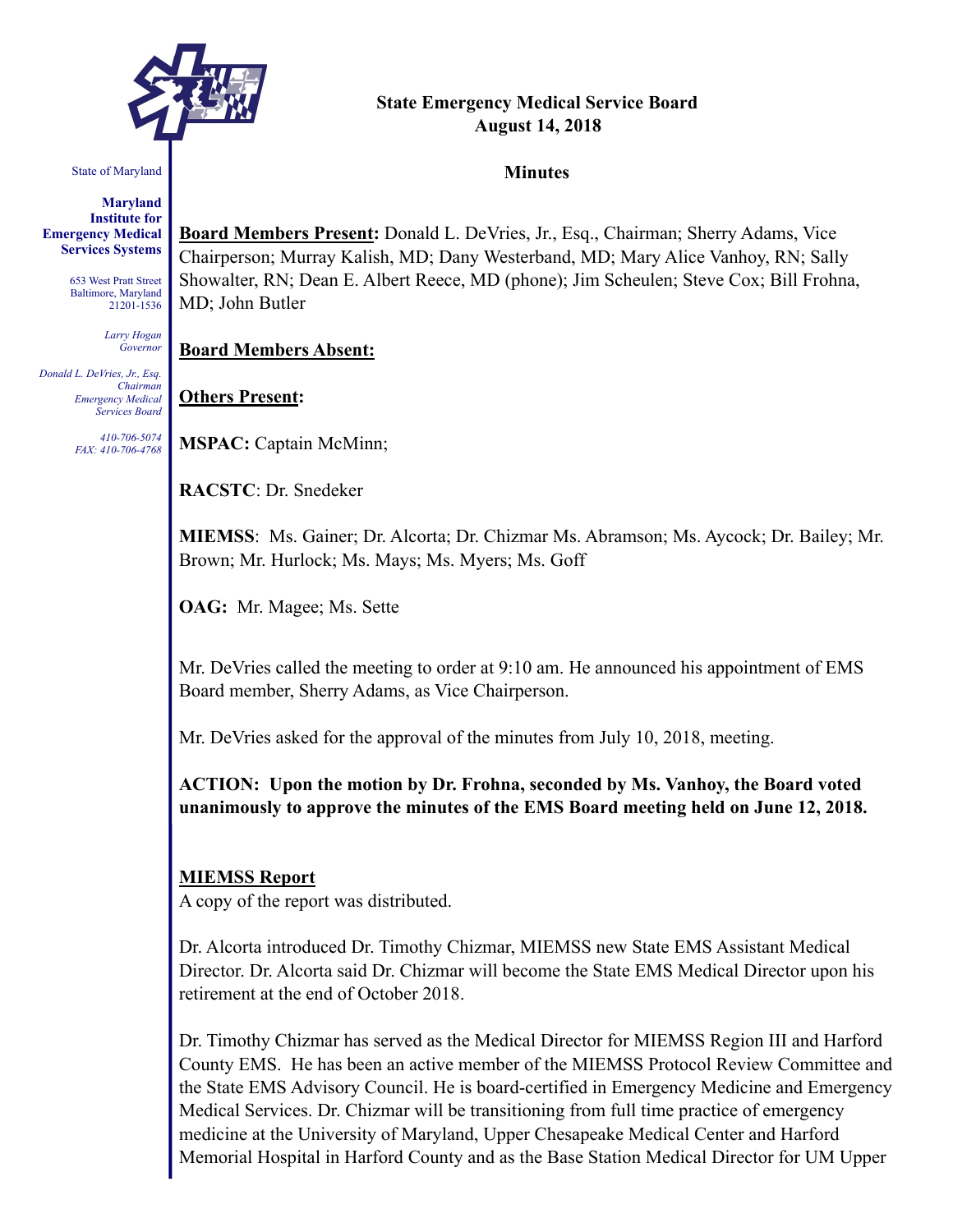Chesapeake Health and Co-Chairperson for the hospital's Emergency Management Committee.

# Mr. DeVries congratulated Dr. Chizmar and welcomed him to MIEMSS.

Statewide EMS Communication System Upgrade

Ms. Gainer said the communications project is on schedule and that (183) of the (186) microwave path surveys, to collect information necessary to develop an implementation design specific to each hospital/ location, have been completed.

# Opioid Crisis

Ms. Gainer said the \$200,000 grant provided in FY18 by the Maryland Behavioral Health Administration EMS Naloxone Grant Program and administered by MIEMSS to provide financial relief to EMSOPs that are currently carrying the increased burden of providing naloxone without reimbursement from the patient or insurance providers has been distributed. Ms. Gainer added that (10) EMS jurisdictions are currently participating in the "Leave Behind Naloxone" program.

# OD Mapping

Ms. Gainer said MIEMSS has received the local data copy from ImageTrend for submission of statewide eMEDS® data into the OD map for High Intensity Drug Trafficking Areas (HIDTA). The requirement for this requirement went into effect on July 1, 2018.

# Active Assailant Interagency Workgroup

Ms. Gainer said that the Active Assailant Interagency Workgroup will be meeting the 2<sup>nd</sup> Thursday every month. The Workgroup is currently in the process of updating the 2014 guidance document to reflect additional best practices and new courses and working on state agency plan development.

## eMEDS® Elite

Ms. Gainer said MIEMSS is actively working to link eMEDS with the Chesapeake Regional Information System for our Patients (CRISP), the state's health information exchange. To date, two jurisdictions have MOUs with CRISP for this linkage.

## Voluntary Ambulance Inspection Program (VAIP)

Ms. Gainer said the first meeting of the VAIP Committee will convene in September 2018. MIEMSS anticipates having revisions complete for review by Spring 2019.

# EMS Reimbursement (SB 682) Workgroup

Ms. Gainer said the Steering Committee of the recently met and heard a presentation by UMM Dr. David Marcozzi, Dr. Brian Browne and Baltimore City FDs Chief Fletcher about the Baltimore City FD EMS Mobile Integrated Health Program and Alternate Destination program. This initiative received a one million dollar grant from the Health Services Cost Review Commission. Ms. Gainer said this is innovative program for EMS.

Ms. Gainer reported that the R Adams Cowley Shock Trauma Center and the Johns Hopkins Hospital are submitting a proposal on August 15<sup>th</sup> to the Office of the Assistant Secretary for Preparedness and Response for a Regional Disaster Health Response Grant. State Agencies that would participate, should the proposal be funded, include the Department of Health and MIEMSS; Walter Reed will be included as an Ex-Officio participant. MIEMSS has submitted a letter of support for the proposal.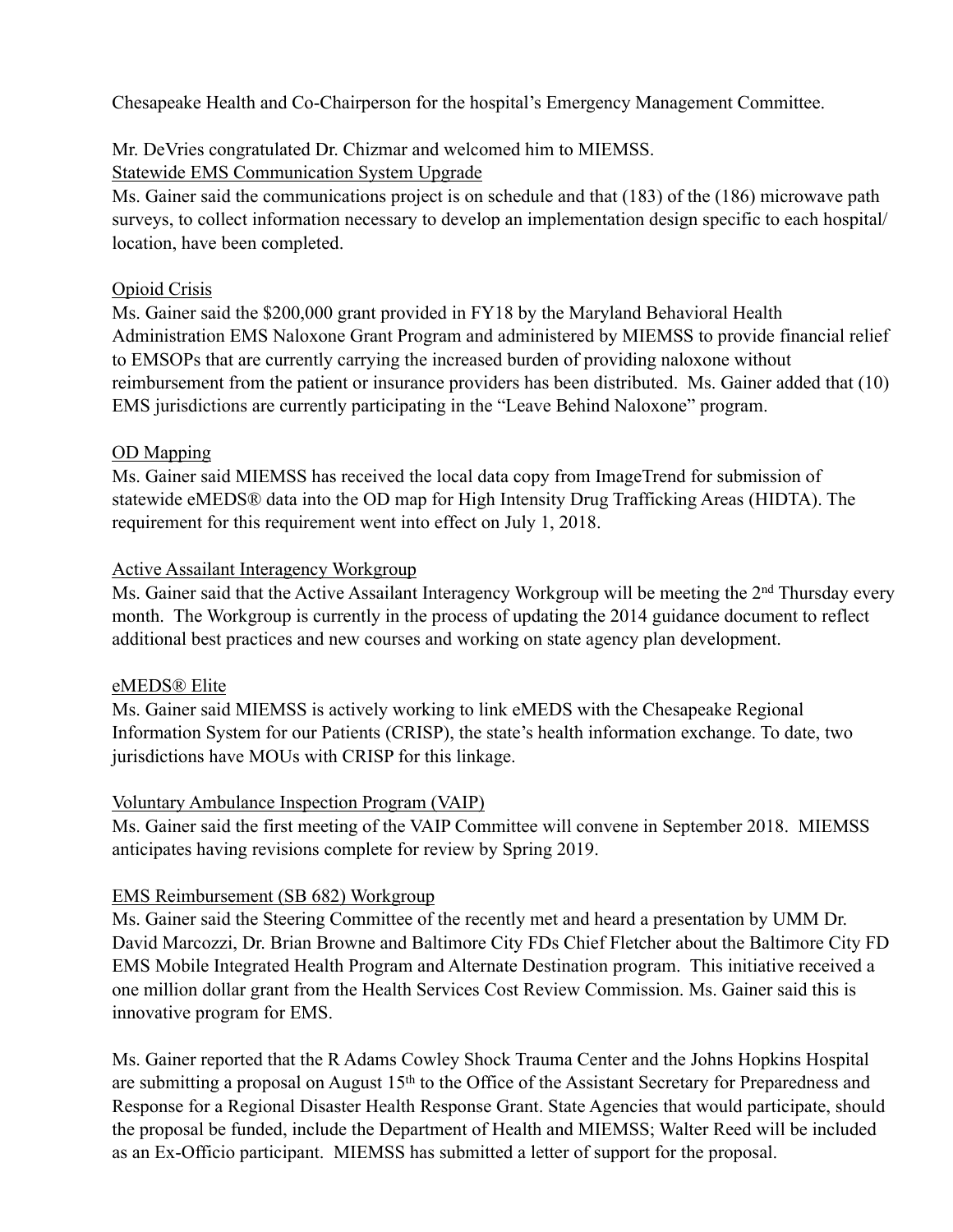#### Medication Shortages

Dr. Alcorta said additional medication shortages affecting EMS and hospitals are magnesium sulphate, Zofran and Calcium Chloride. He said Fentanyl, Morphine, Ketamine, Cardizem and Dopamine are still in short supply.

## **SEMSAC**

No report

# **MSFA**

Mr. Cox said the MSFA held its first Executive Committee meeting under President Blair on August 11<sup>th</sup> and 12th in Hagerstown; with State partners presenting on Saturday. The MSFA leadership met to set this year's agenda.

# **MSPAC**

No report.

# **RACSTC –** Dr. Snedeker

A copy of the report was distributed.

Dr. Snedeker reported a decrease in the following: patient volumes, inter-facility transfers, capacity hours, OR and Clinic volumes. She said that Hyperbaric Chamber hours have increased. She added that the "Go Team" was requested (16) times with (3) deployments. Dr. Snedeker gave an overview of the Global Outreach and Injury Prevention programs, including the Stop the Bleed Campaign.

After an inquiry, Dr. Snedeker said that STC does not currently have a formal Stop the Bleed program for schools but will consider any requests for training. Ms. Mays, MIEMSS' Director for Trauma & Injury Specialty Care Programs, added that all Maryland Trauma Centers are providing Stop the Bleed training across the state. The Maryland Trauma Quality Improvement Committee (TQIC) is working with the Maryland State Department of Education to provide training initially with the Specialists for School Safety statewide. The trainings are to begin in September /October 2018. The Stop the Bleed Program is in partnership with the American College of Surgeons.

Dr. Snedeker said that STC has received very positive feedback on the EMS Outreach airway simulation enhanced skills program.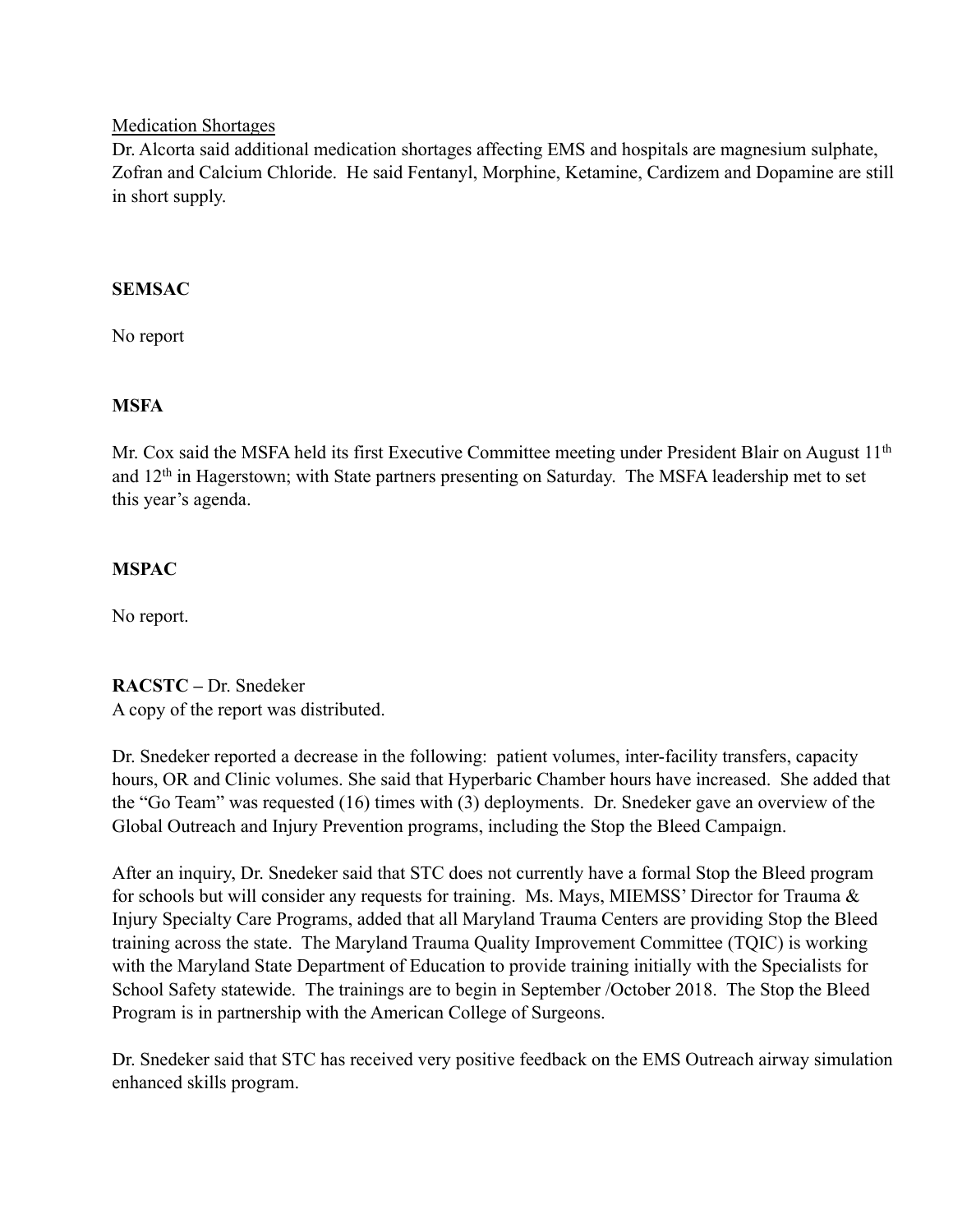# **OLD BUSINESS**

## **Harford Memorial Hospital's Conversion to a Freestanding Medical Facility Update**

Ms. Sette advised that MIEMSS had been advised the original site for the Harford Memorial Freestanding Medical facility, as described in "MIEMSS Report and Recommendation to the State Emergency Medical Services Board Regarding the Proposed Conversion of Harford Memorial Hospital to a Freestanding Medical Facility without a Certificate of Need (CON)," which the Board approved on October 10, 2017, is no longer viable. Ms. Sette said that the proposed new site is within five (5) miles of the original site and will not change the ability to maintain adequate and appropriate delivery of emergency care within the statewide emergency medical services system.

The Board felt there was no need to redo the analysis and determination at this point as the factors are not impacted by the site change; however, the Board indicated it wanted to learn of any future developments which, if significant, could result in the need to conduct another analysis. Ms. Sette said that if a new site would be beyond a five-mile radius from the current hospital, it no longer qualify for the CON exemption, so it is critical to maintain that same geographic area. Ms. Sette will continue to monitor.

#### **NEW BUSINESS - NA**

# **ACTION: Upon the motion by Dr. Kalish, seconded by Dr. Westerband, the Board voted unanimously to adjourn to Closed Session.**

The EMS Board adjourned to closed session to carry out administrative functions, to discuss the appointment of appointees and officials under General Provisions Article §3-305(b)(1), to consult with counsel, to obtain legal advice on pending disciplinary actions under General Provisions Article §3-305(a) (7), and to maintain certain records and information in confidence as required by Health Occ. Art. §14-506 (b) under General Provisions Article §3-305 (a) (13).

#### **In Closed Session:**

**Board Members Present:** Donald L. DeVries, Jr., Esq., Chairman; Murray Kalish, MD; Dany Westerband, MD; Mary Alice Vanhoy, RN; Sally Showalter, RN; Sherry Adams; Dean E. Albert Reece, MD; Jim Scheulen; Steve Cox; Bill Frohna, MD; John Butler

#### **Board Members Absent:**

**MIEMSS:** Ms. Gainer; Dr. Alcorta; Ms. Aycock; Ms. Mays; Ms. Goff;

**OAG:** Mr. Magee; Ms. Sette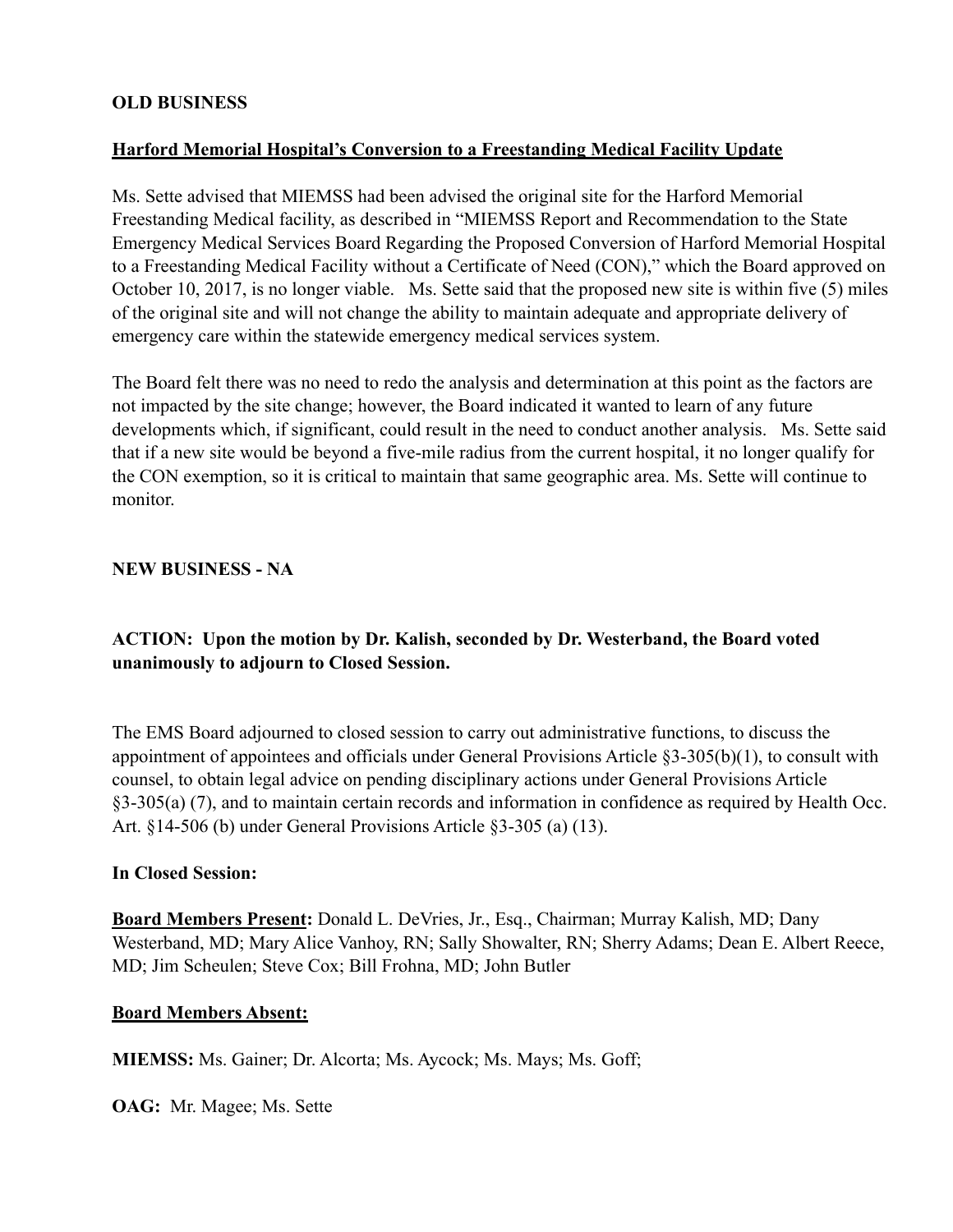## **In closed session:**

- 1. The Board considered Primary Stroke Center designations;
- 2. The Board considered Adult Trauma Center re-verifications;
- 3. The Board considered a SEMSAC nomination; and
- 4. The Board considered EMS provider disciplinary actions.

#### **The Board returned to open session.**

#### **In open session:**

**Board Members Present:** Donald L. DeVries, Jr., Esq., Chairman; Murray Kalish, MD; Mary Alice Vanhoy, RN; Sally Showalter, RN; Sherry Adams; Jim Scheulen; Steve Cox; John Butler; Bill Frohna, MD; Dany Westerband, MD

## **Board Members Absent:** Dean E. Albert Reece, MD

**MIEMSS:** Ms. Gainer; Dr. Alcorta; Ms. Aycock; Ms. Mays; Ms. Goff

OAG: Mr. Magee; Ms. Sette

**The Board approved by acclamation the re-designation of Atlantic General Hospital as Primary Stroke Center for the remaining four years of a five-year designation period.** 

**The Board approved by acclamation the re-designation of UM Baltimore Washington Medical Center as Primary Stroke Center for the remaining four years of a five-year designation period.** 

**The Board approved by acclamation the re-designation of Peninsula Regional Medical Center as Primary Stroke Center for the remaining four years of a five-year designation period.** 

**The Board approved by acclamation the re-designation of Meritus Hospital as Primary Stroke Center for the remaining four years of a five-year designation period.** 

**The Board approved by acclamation the designation of Calvert Health Medical Center as a Primary Stroke Center for a five-year designation period.** 

**The Board approved by acclamation the one-year provisional designation of Holy Cross Germantown as a Primary Stroke Center.** 

**The Board approved by acclamation the one-year provisional designation of UM Charles Regional Medical Center.**